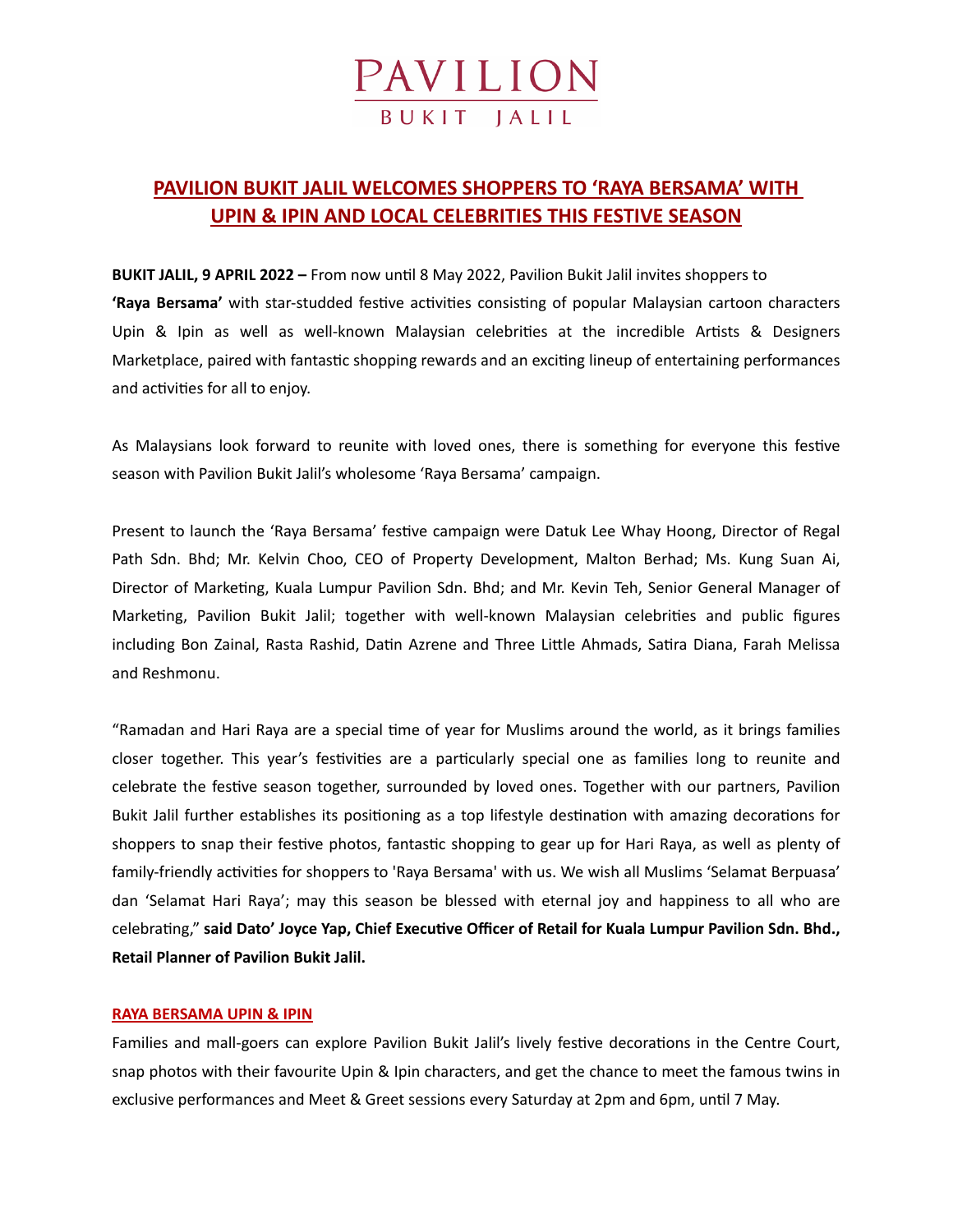

The festive decoration features several rustic traditional gazebos strewn with colourful batik, festive lights and palm trees set up to create a welcoming atmosphere for all shoppers this Raya.

As part of the mall's Corporate Social Responsibility initiative, the mall will be treating orphans from Rumah Anak Yatim At-Taqwa to a wonderful Buka Puasa Raya experience featuring a special Upin & Ipin appearance and performance at Pavilion Bukit Jalil.

### **RAYA BERSAMA SELEBRITI**

Celebrate Raya like a celebrity by getting your shopping done at Pavilion Bukit Jalil's exclusive Artists & Designers Marketplace! From stylish fashion pieces to delectable Raya goodies, there's plenty of festive delights for glamming up your Raya celebrations, or finding that perfect gift for upcoming Raya gatherings.

Shoppers can also browse the 8 curated booths set up by fashion designer Afiq M., singer Nana Mahazan, bespoke menswear designer Bon Zainal, famous batik designer Rasta Rashid, celebrity couple Dato' Fazley Yaakob and Datin Azrene, baking queens Satira Diana and Farah Melissa, singer and actress Atilia Haron, and public figure Qamarina Mohsin.

#### **RAYA BERSAMA FIESTA**

More entertainment is coming your way with the mall's exciting lineup of lively performances at the Centre Court stage this Raya! Throughout the festive period, shoppers will also be treated to Raya fashion shows, dance and musical performances, as well as a fun Junior Magician Show by A-list Malaysia. For those that are up for a bit of glitz and glamour, be sure to check out the Mrs. Malaysia Universe and Mrs. Elite Universe 2022 Preview Show on 1 May at 2pm.

From 15 April, be sure to head to the PIAZZA, Level 3 for a mesmerising evening for the Raya LED Light Show. Kids aged 3 and below enjoy FREE entry while for an entry fee of only RM5 and RM10 for children aged 12 and below and adults respectively, shoppers will be transported to a magical, glittering world featuring a sparkling light tunnel, field of a thousand roses, whimsical animal sculptures and more! It will definitely be the best backdrop for an unforgettable Raya photo montage, and a unique experience to be shared with family and loved ones.

### **RAYA BERSAMA GANJARAN**